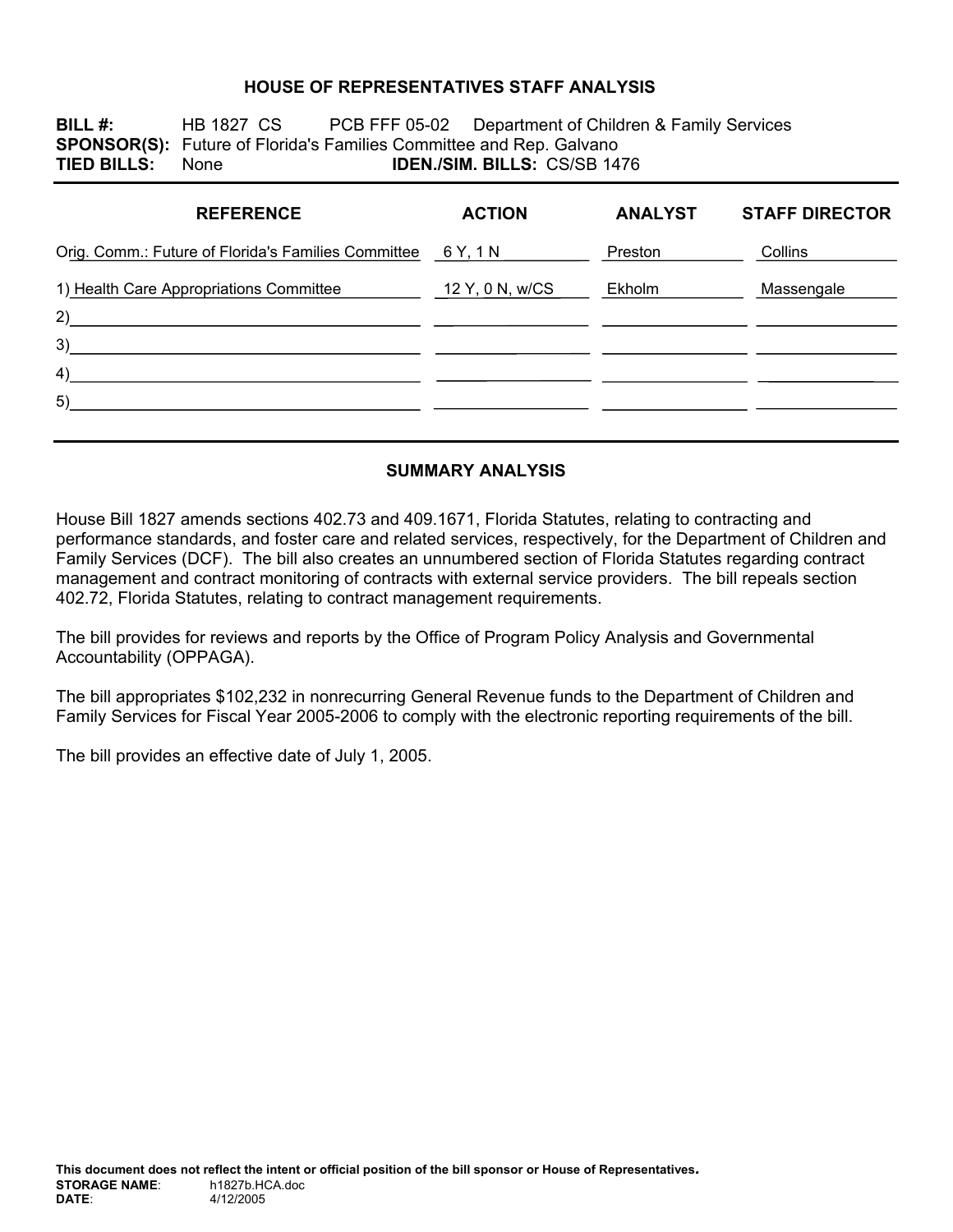### **FULL ANALYSIS**

# **I. SUBSTANTIVE ANALYSIS**

## A. HOUSE PRINCIPLES ANALYSIS:

**Provide limited government**—The bill removes a provision of law exempting the Department of Children and Family Services (DCF) from the requirements of chapter 287, Florida Statutes, and requires that the department competitively procure all contracts in excess of \$25,000. The bill also sets requirements in addition to those described in chapter 287, Florida Statutes, for DCF contracts in excess of \$250,000. The bill requires that, when the value of a contract exceeds \$1 million, at least one of the DCF negotiators be a certified contract negotiator. The bill limits the ability of DCF to amend contracts without the approval of the Executive Office of the Governor and the Administration Commission under certain circumstances.

### B. EFFECT OF PROPOSED CHANGES:

### **History of the Department of Children and Family Services (DCF) and Outsourcing**

For a number of years, legislative concerns have been expressed about the cost-effectiveness and accountability of human services contracting. $<sup>1</sup>$  Nonetheless, the process of outsourcing at the</sup> department and other state agencies has continued to increase. While some services such as those in the mental health and substance abuse arenas have long been provided by private vendors through contracts with DCF, others have been outsourced only in recent years. The total annualized value of DCF contracts with outside vendors as of February 2005 is \$1.4 billion.

To date, the largest and most comprehensive outsourcing initiative undertaken by DCF has been the initiation of Community-Based Care (CBC) for the provision of foster care and related services in the child welfare area. This undertaking has resulted in responsibility for virtually all child welfare services that occur after the completion of the child protective investigation being transferred to private vendors through contracting arrangements. All areas of the state other than Dade-Monroe are now receiving child welfare services through contracts between DCF and "lead agencies." In some cases, these lead agencies, which are statutorily required to be non-profit corporations, provide child welfare services directly and in other instances they subcontract for those services. $2$  The total annualized value of DCF/CBC contracts for FY 2004-2005 is \$489,969,729.

By the beginning of 2005, DCF had arranged to provide all or most services contractually rather than by state employees in at least the following program areas: child welfare, mental health, substance abuse, domestic violence, and refugee services. Only in the Adult Services Program Office and the Economic Self Sufficiency Program Office (ESS) are services primarily delivered by state employees. In late 2004, DCF also proposed a model for outsourcing the delivery of ESS activities to private vendors. While this complete outsourcing was not approved, DCF is currently working toward an implementation plan for placing many of the local ESS activities in communities, retaining a small number of state employees to make determinations of eligibility for ESS services and to provide oversight of the ESS activities.

During the transition from a service delivery model in which state employees perform most of the responsibilities legislatively assigned to an agency to one where private providers perform most of these responsibilities, uncertainty has developed as to the appropriate role and authority of the state agency in providing oversight and accountability. Confusion has also arisen during this transition period as to the appropriate terminology to use in describing this contracting-out model, with some

 $\overline{a}$ 

<sup>&</sup>lt;sup>1</sup> Procurement and Contracting Reform, Interim Project Report 97-P-35, The Florida Senate Committee on Governmental Reform and Oversight (September 1997).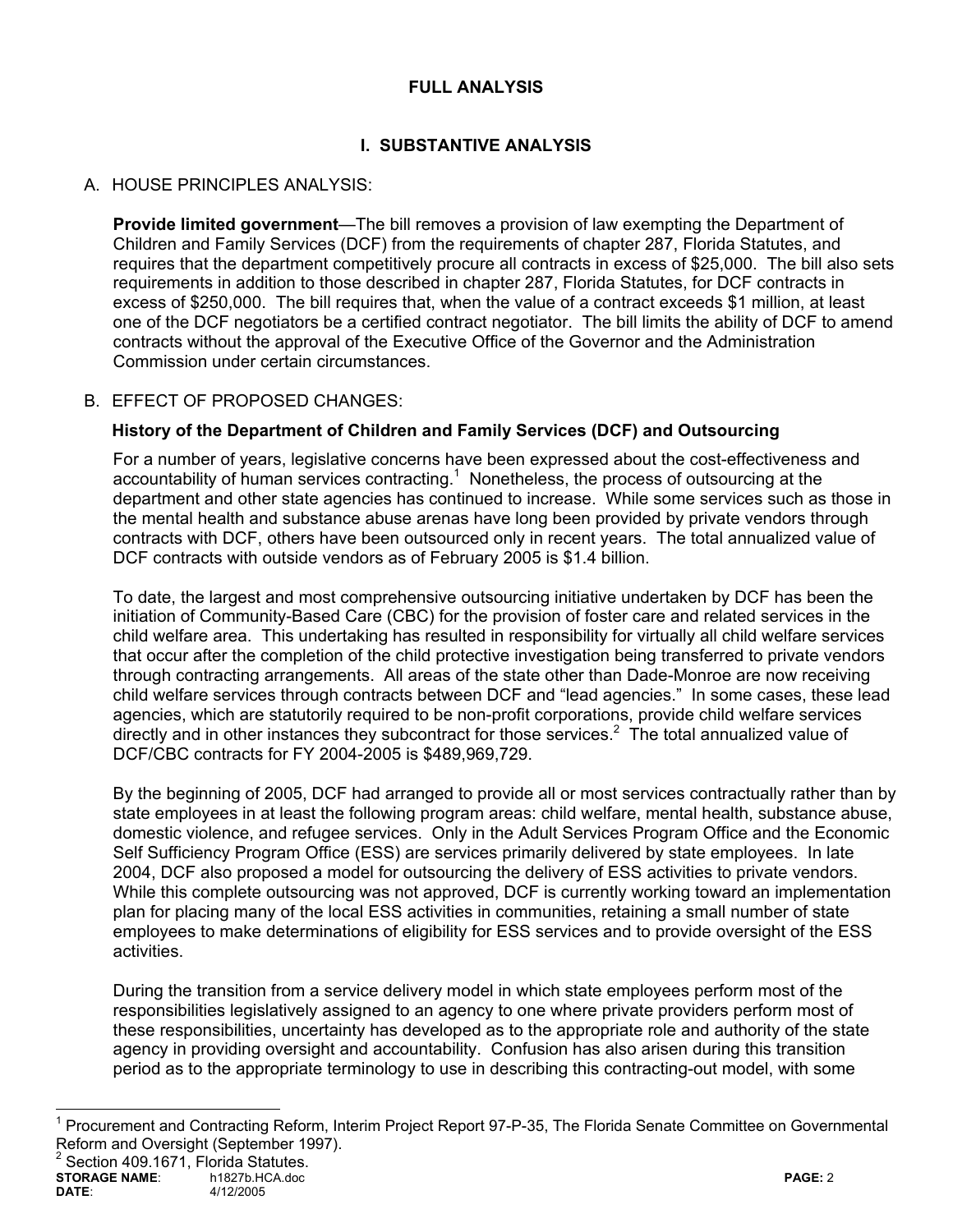statutes referring to this activity as "privatization,"<sup>3</sup> when the more generally accepted and less confusing term is "outsourcing."

Additionally, since DCF has traditionally been a service-delivery organization, most of the institutional knowledge of the institution is related to programs and services. As a result, most of the staff used for contract negotiation, monitoring, and management have been persons whose primary knowledge base is in programmatic issues rather than in contracting issues. Vendors, on the other hand, often bring trained and experienced contract negotiators to the table. While programmatic knowledge brings strengths to contract design and management, the lack of specific contract procurement, management, and monitoring expertise has, some would contend, historically resulted in contracts which have not provided the best use of state dollars. In 1998, the Legislature created "contract management units" in part to address this problem.<sup>4</sup> The language describing the duties of these units, however, lacked clarity as to the responsibilities of contract monitoring and contract managing.

During the 2000 legislative session, 30 new positions for contract monitoring were approved, adding to the 80 already existing in DCF, for a total number statewide of 110. By October 2004, information provided by districts and zones identified only 60 positions assigned to contract monitoring. The number of contract administration and management positions in DCF has also declined, although not as dramatically. Experts have identified the planning, or "sourcing," stage of governmental decisionmaking about methods of providing services as critical but often neglected. Florida law currently contains no provisions regarding the sourcing decision. When sourcing is studied in a businesslike way, the document produced is a business case. In producing a business case, an agency should analyze the current situation including benchmark data, develop criteria for outsourcing, evaluate outsourcing options against the criteria, and develop a recommended course of action.<sup>5</sup> A business case should contain, at a minimum, fiscal data for the immediately preceding 12 months, a summary of industry best practices where available, and analysis of any relevant statutory provisions, state and federal. The business case document should include an analysis of options evaluated, a recommended solution, a transition management strategy, performance metrics, and a recommended procurement process.6

In June 2003, the Chief Inspector General, in a report addressing contracting issues for all state agencies, identified the need for additional oversight and accountability as critical issues to be addressed "to ensure the expected savings are realized, and that, ultimately, Florida taxpayers receive a fair return on their tax dollars."<sup>7</sup> This same report noted that, after examining almost 500 audit findings, "controls over contracting are in a state of disrepair."<sup>8</sup> The DCF Inspector General (DCF/IG) has conducted a series of audits examining the contracting practices of the agency. In April 2004, for example, the DCF/IG identified weaknesses in documentation and monitoring of the Child Welfare Education Program.<sup>9</sup>

In January 2005, the DCF/IG issued an audit report examining the use of the governmental agency exemption<sup>10</sup> for selected contracts between DCF and Florida State University (FSU).<sup>11</sup> This statutory exemption allows state agencies to contract with other governmental entities, including universities, without competitive solicitation. According to this report, between July 1, 2001 and June 30, 2004, DCF

 $\frac{1}{3}$ See, for example, section 409.1671, Florida Statutes.

<sup>4</sup> Section 402.72, Florida Statutes.

<sup>&</sup>lt;sup>5</sup> Gate Process Overview, Center for Efficient Government,

http://dms.myflorida.com/dms/administration/center\_for\_efficient\_government/projects (March 4, 2005).

 $6$  Id.

 $^7$  Road Map to Excellence in Contracting, Executive Office of the Governor Report 2003-3, p.1.<br><sup>8</sup> Jd

 $8$  Id.

<sup>&</sup>lt;sup>9</sup> Title IV-E Child Welfare Education Program-Diagnosis: Internal Controls Improvement Needed, Audit Report A-04-11, DCF Inspector General, April 16, 2004.

 $\frac{10}{10}$  Section 287.057(5)(f), Florida Statutes.

<sup>11 11</sup> Contracting with Florida State University Using the Governmental Agency Exemption, Audit Report A-07-2004-019, DCF Inspector General, January 26, 2005.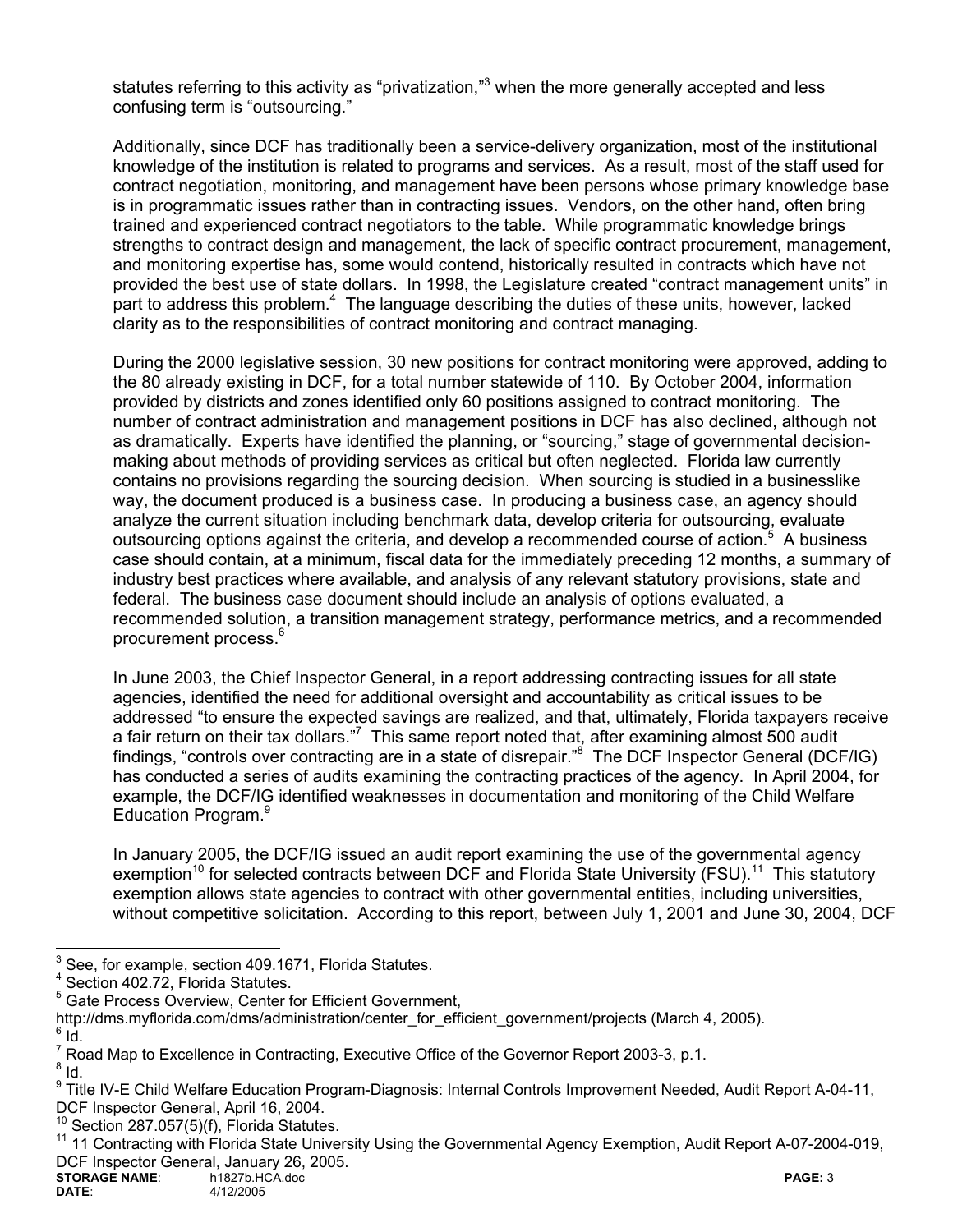procured more than \$396 million using the governmental agency exemption. A substantial portion of this amount (43 percent) was spent in the child welfare arena. More than \$78 million of the total amount was spent via contracts with various state universities, including more than \$9.7 million to FSU. The primary finding of the audit was that the use of the governmental agency exemption in the contracts examined as part of the audit "skirted procurement laws and left the department with questionable yields from contracts."<sup>12</sup>

This report followed a series of unfavorable press articles regarding contracting practices at DCF during the late spring and summer of 2004.<sup>13</sup> In part, as a result of the information contained in these articles, the Secretary of DCF, after accepting the resignations of two of his aides in July, himself resigned in August 2004.14 The Office of Program Policy Analysis and Government Accountability (OPPAGA) has also conducted a series of studies of DCF contracting policies. In its most recent report, released in draft form in March 2005, OPPAGA identifies weaknesses in DCF accountability for fiscal functions and recommends that DCF "further refine its contracting monitoring system."15 Chapter 287, Florida Statutes, describes a comprehensive process for the procurement of commodities and contractual services by executive agencies. This chapter describes numerous requirements for fair and open competition among vendors, agency maintenance of written documentation that supports procurement decisions, and implementation of monitoring mechanisms. The legislative intent language for the chapter explains that these processes are necessary to:

- Reduce improprieties and opportunities for favoritism;
- Insure the equitable and economical award of public contracts; and
- $\bullet$  Inspire public confidence in state procurement.<sup>16</sup>

The authority of the department to contract is contained in section 20.19(1)(c), Florida Statutes. Additional provisions related to contracting for DCF services are scattered throughout the statutes, with the primary site being sections 402.72 and 402.73, Florida Statutes. Section 402.73(3), Florida Statutes, exempts DCF from conforming to the requirement of chapter 287, Florida Statutes, requiring procurement by competitive sealed bids.<sup>17</sup> In March 2004, the Center for Efficient Government (Center) was established by Executive Order of the Governor. This Center, located in the Department of Management Services, requires agencies seeking to outsource activities to proceed through a fivestage process: business case development, procurement, contract management, transition management and post-implementation. Currently, according to its web site, seven projects are in the process of review by the center. Of these, three are projects related to DCF. Two of the DCF projects are alternative proposals relating to ESS modernization.<sup>18</sup> There are currently no statutory requirements for certified contract negotiators.

## **House Bill 1827**

The bill removes a provision of law exempting the department from the requirements of chapter 287, Florida Statutes, and requires that DCF competitively procure all contracts in excess of \$25,000, as required by the chapter. It specifies the process by adding definitions of terms not defined in chapter 287, Florida Statutes, including "contract manager," "contract monitor," "outsourcing," "performance measure," "performance standard" and "privatize." The bill requires that, when DCF uses the exemption from competitive procurement set forth in section 287.057(5)(f), Florida Statutes, to procure services from postsecondary institutions, DCF must provide an opportunity for all accredited public postsecondary institutions to bid on the procurement. Additionally, the bill provides that when this

**STORAGE NAME:** h1827b.HCA.doc **PAGE: 4**<br>DATE: 4/12/2005 4/12/2005 <sup>18</sup> http://dms.myflorida.com/dms/administration/center\_for\_efficient\_government/projects (March 4, 2005).

 $12$  ld. p. 2.

<sup>&</sup>lt;sup>13</sup> See, for example, At DCF, Welfare was Personal, Palm Beach Post, July 22, 2004.<br><sup>14</sup> See articles in St. Petersburg Times, July 16 and August 31, 2004.<br><sup>15</sup> Child Welfare Transition Nearly Complete; Budget Allocation Program Policy Analysis and Government Accountability, draft report (March 2005).<br><sup>16</sup> Section 287.001, F.S.<br><sup>17</sup> Section 287.057(1) and (2), Florida Statutes.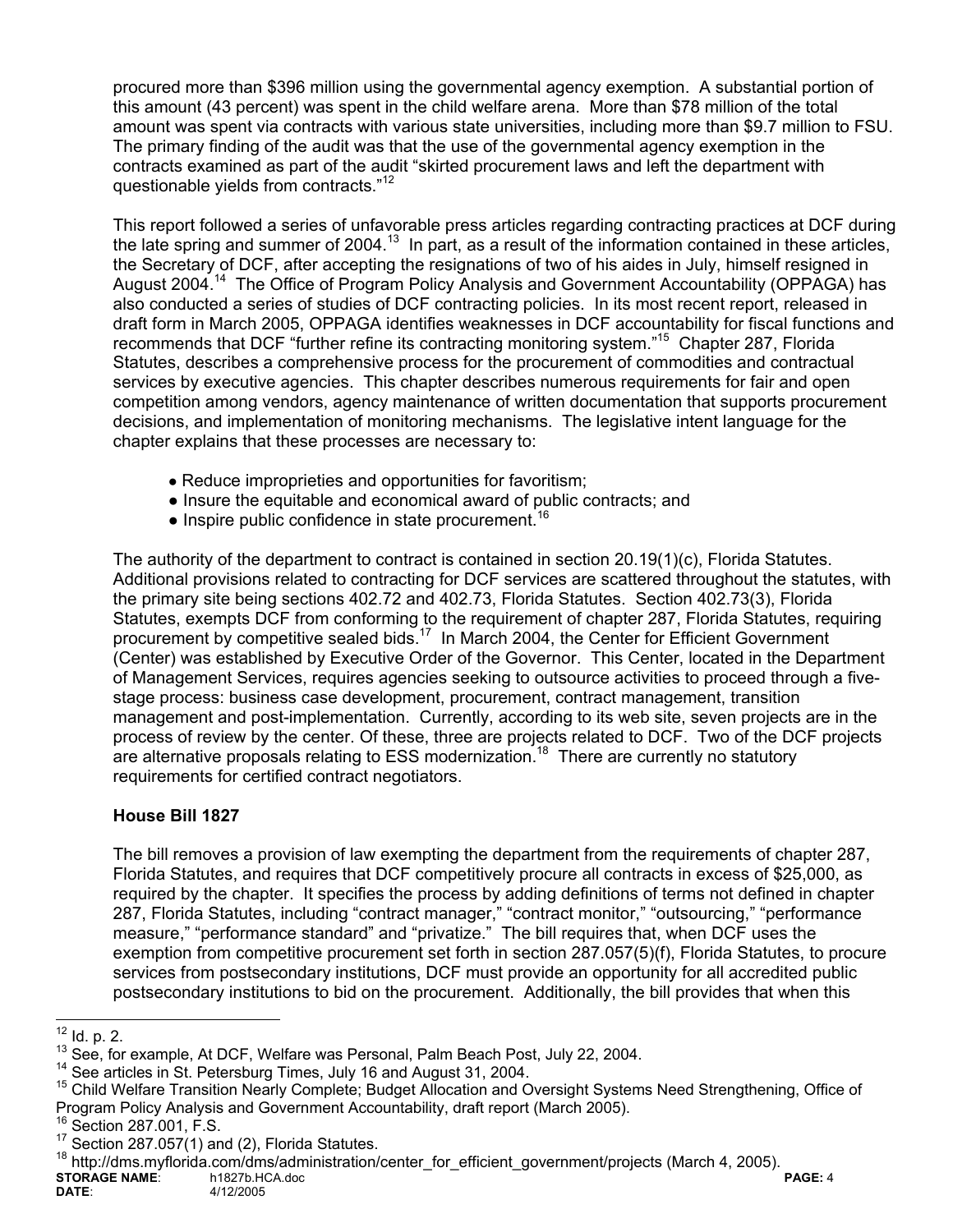exemption is used, it applies only to the contract between DCF and the postsecondary institution and not to any services or commodities provided by the postsecondary institution agency through a private vendor.

The bill also requires that, prior to initiating competitive procurement pursuant to chapter 287, Florida Statutes, DCF develop a validated business plan describing and analyzing the service proposed for outsourcing or privatization. It details the requirements of the business plan and requires that the plan be submitted in DCF's legislative budget request (LBR). The bill requires that, if the proposal for outsourcing is made during the fiscal year and the proposal was not made as part of the LBR process, DCF provide to the Governor, the President of the Senate, the Speaker of the House of Representatives, the chairs of the legislative appropriations committees and the chairs of the relevant substantive committees the validated business case for the proposal at least 45 days before the release of any solicitation documents. It prohibits any budgetary changes to existing programs inconsistent with DCF's approved budget unless these changes are expressly approved by the LBC. The bill sets requirements for contract provisions in addition to those described in chapter 287, Florida Statutes, for DCF contracts in excess of \$250,000. These requirements include:

- A detailed scope of work that clearly specifies each service and deliverable to be provided, including a description of each deliverable or activity which is quantifiable, measurable, and verifiable.
- Associated costs and savings, specific payment terms and payment schedules, including incentive and penalty provisions, criteria governing payment, and a clear and specific schedule to complete all activities needed to transfer the service from the state to the contractor.
- Clear and specific identification of all required performance measures and performance standards.
- A requirement that the contractor maintains adequate accounting records that comply with all applicable federal and state laws and generally accepted accounting principles.
- A requirement authorizing the department and the state to have access to and conduct audits of all records related to the contract and the outsourced service.
- A requirement that ownership of any intellectual property developed in the course of, or as a result of, work or services performed under the contract transfer to the state if the contractor ceases to provide the outsourced service.
- A requirement describing the timing and substance of all plans and status or progress reports required.
- A requirement that the contractor comply with all public records laws.
- A requirement that any state funds provided for the purchase of or improvements to real property are contingent on the contractor granting the state a security interest in the property.
- A provision that the contractor annually submits and verifies, pursuant to section 92.525, Florida Statutes, all required financial statements.
- A provision that the contractor will be held responsible and accountable for all work covered under the contract including any work performed by subcontractors. The contract must state that the department is allowed to monitor the performance of any subcontractor.

For contracts exceeding \$250,000 in value, DCF is required to obtain the approval of the Executive Office of the Governor for amendments increasing the value of the contract by certain specified amounts that are determined by the value of the contract, or extending the term of the contract by one year or more. T he department is required to notify the chairs of the legislative appropriations committees at the time of requesting approval for such an amendment, and the Governor is required to withhold approval for 14 days after receiving such a request. If the chair of the appropriations committee of either house of the Legislature objects to the amendment within the 14-day period, the Governor may either disapprove the request or submit it to the Administration Commission. If the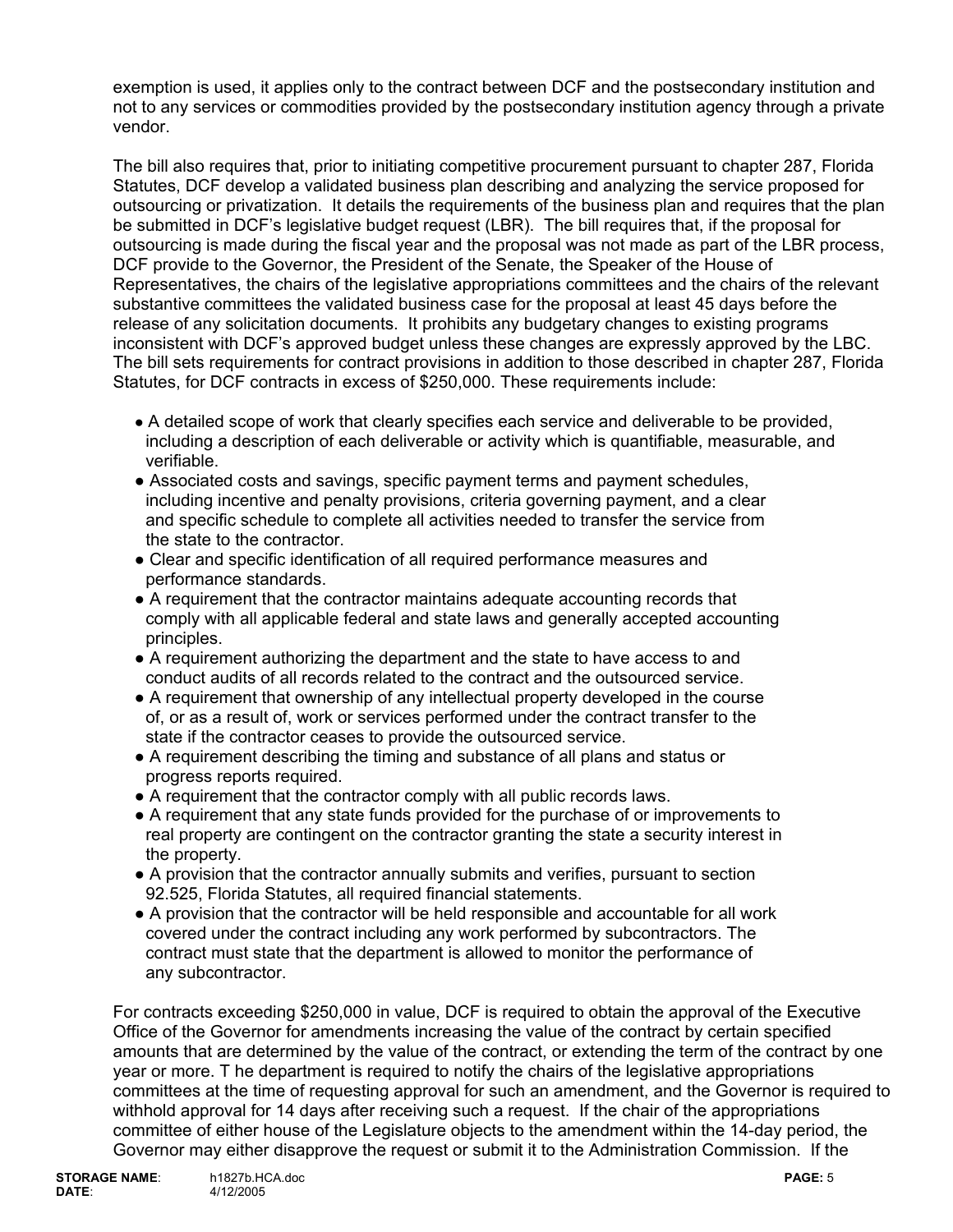Administration Commission approves the request by a two-thirds vote of the members present, with the Governor voting in the affirmative, the department may proceed with the procurement. Amendments that result from legislative direction including the General Appropriations Act and the federal appropriations act are exempted from the approval requirements.

For contracts exceeding \$250,000, the bill requires the department and the Department of Management Services to develop contract templates and guidelines. It requires DCF to verify the performance of contractors prior to the renewal of a contract in excess of \$250,000 and to explain any differences between the required performance and the actual performance of the contractor. It requires that, when the value of a contract exceeds \$1 million, at least one of the DCF negotiators be a certified contract negotiator. The bill sets forth the requirements and processes for contract managers and contract monitors, including a requirement that contract monitoring units be staffed by career service employees. It requires DCF to make available electronically to the Legislature all documents associated with the department's procurement and contracting functions.

Finally, the bill directs OPPAGA to conduct two reviews of the contract management and accountability structures of DCF and to report its findings to the Legislature by February 1, 2006 and February 1, 2007. The bill amends section 409.1671, Florida Statutes, to conform definitions, replacing the word "privatize" with "outsource" throughout.

The bill preserves the requirement that systems and controls be implemented to ensure financial integrity and service provision quality in the Medicaid waiver service system, and amends section 402.73, Florida Statutes, to change the name of the agency responsible for meeting that requirement from DCF to the Agency for Persons with Disabilities.

### C. SECTION DIRECTORY:

**Section 1.** Creates an unnumbered section of Florida Statutes, relating to contract management and contract monitoring of contracts with external service providers by the Department of Children and Family Services.

**Section 2.** Amends s. 402.73, F. S., relating to contracting and performance standards.

 **Section 3.** Amends s. 409.1671, F. S., relating to foster care and related services.

**Section 4.** Provides for reviews and reports by the Office of Program Policy Analysis and Government Accountability.

 **Section 5.** Repeals s. 402.72, F. S., relating to contract management requirements.

**Section 6.** Provides an appropriation to the Department of Children and Family Services of \$102,232 in nonrecurring General Revenue.

**Section 7.** Provides an effective date.

### **II. FISCAL ANALYSIS & ECONOMIC IMPACT STATEMENT**

- A. FISCAL IMPACT ON STATE GOVERNMENT:
	- 1. Revenues:

None.

2. Expenditures: